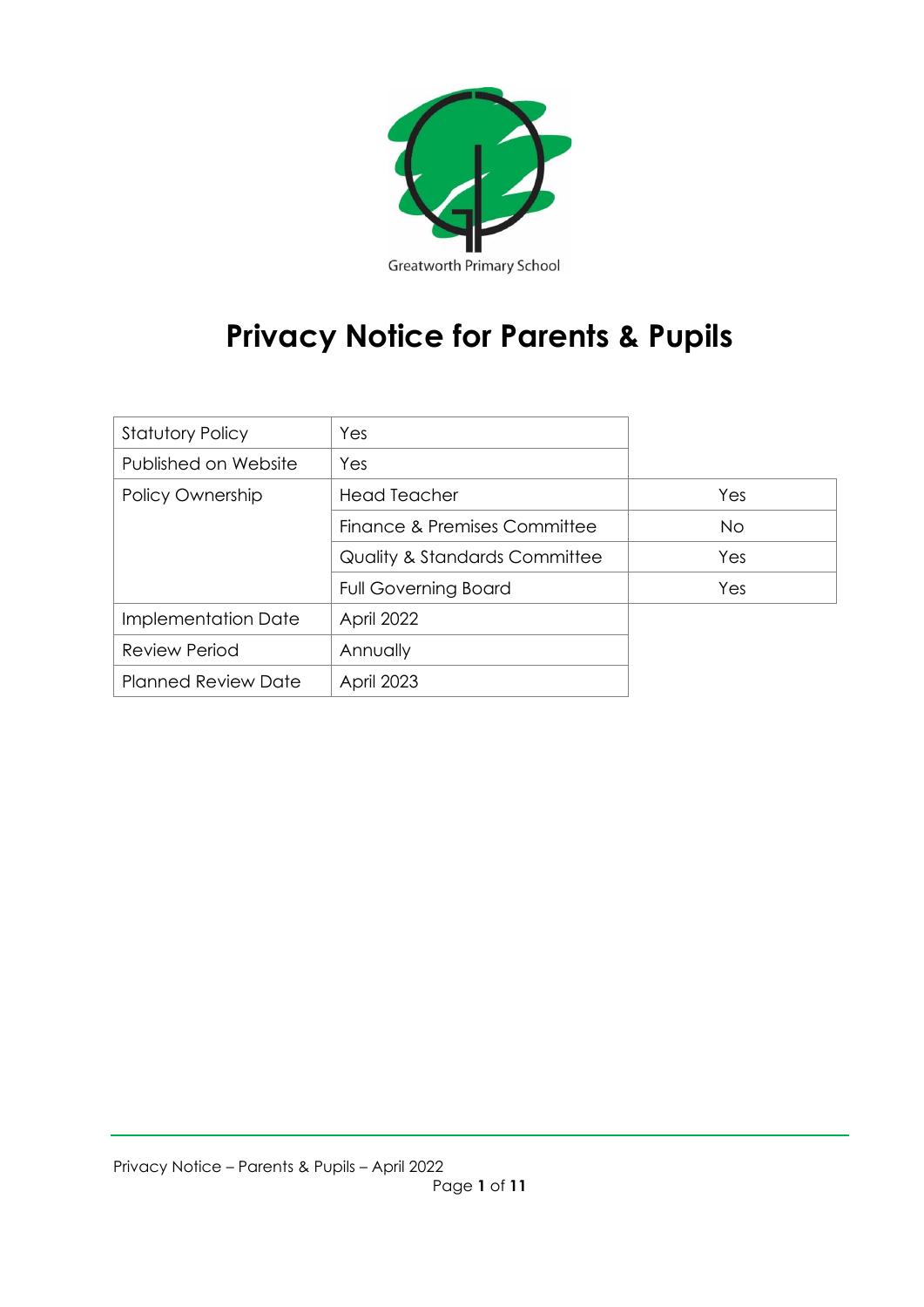

#### **Who we are?**

Greatworth Primary School is the 'data controller' for the purposes of GDPR. This means that we are responsible for how your personal information is processed and for what purposes.

You can contact the school as the Data Controller in writing at:

Greatworth Primary School Helmdon Road **Greatworth** Nr Banbury OX17 2DR

#### *[head@greatworth.northants-ecl.gov.uk](mailto:head@greatworth.northants-ecl.gov.uk)*

#### **What is a Privacy Notice?**

A Privacy Notice sets out to individuals how we use any personal information that we hold about them. We are required to publish this information by data protection legislation. This Privacy Notice explains how we process (collect, store, use and share) personal information about our pupils and parents.

#### **What is Personal Information?**

Personal information relates to a living individual who can be identified from that information. Identification can be by the information alone or in conjunction with any other information in the data controller's possession or likely to come into such possession. 'Special category' personal information relates to personal information revealing racial or ethnic origin, political opinions, religious or philosophical beliefs, or trade union membership, and the processing of genetic data, biometric data for the purpose of uniquely identifying a natural person, data concerning health or data concerning a natural person's sex life or sexual orientation.

#### **What personal information do we process about pupils and parents?**

The pupil and parent information that we collect, hold and share includes:

- Personal information including a pupil's name, gender, date of birth, unique pupil number, home address and family links.
- Characteristics such as ethnicity, language, nationality, country of birth and free school meal eligibility.
- Attendance information such as sessions attended, number of absences and absence reasons. Educational information including records of work and achievement, assessment results, relevant medical and dietary information, details of pupils' special educational needs, exclusions/behavioural information and previous schools/ settings attended.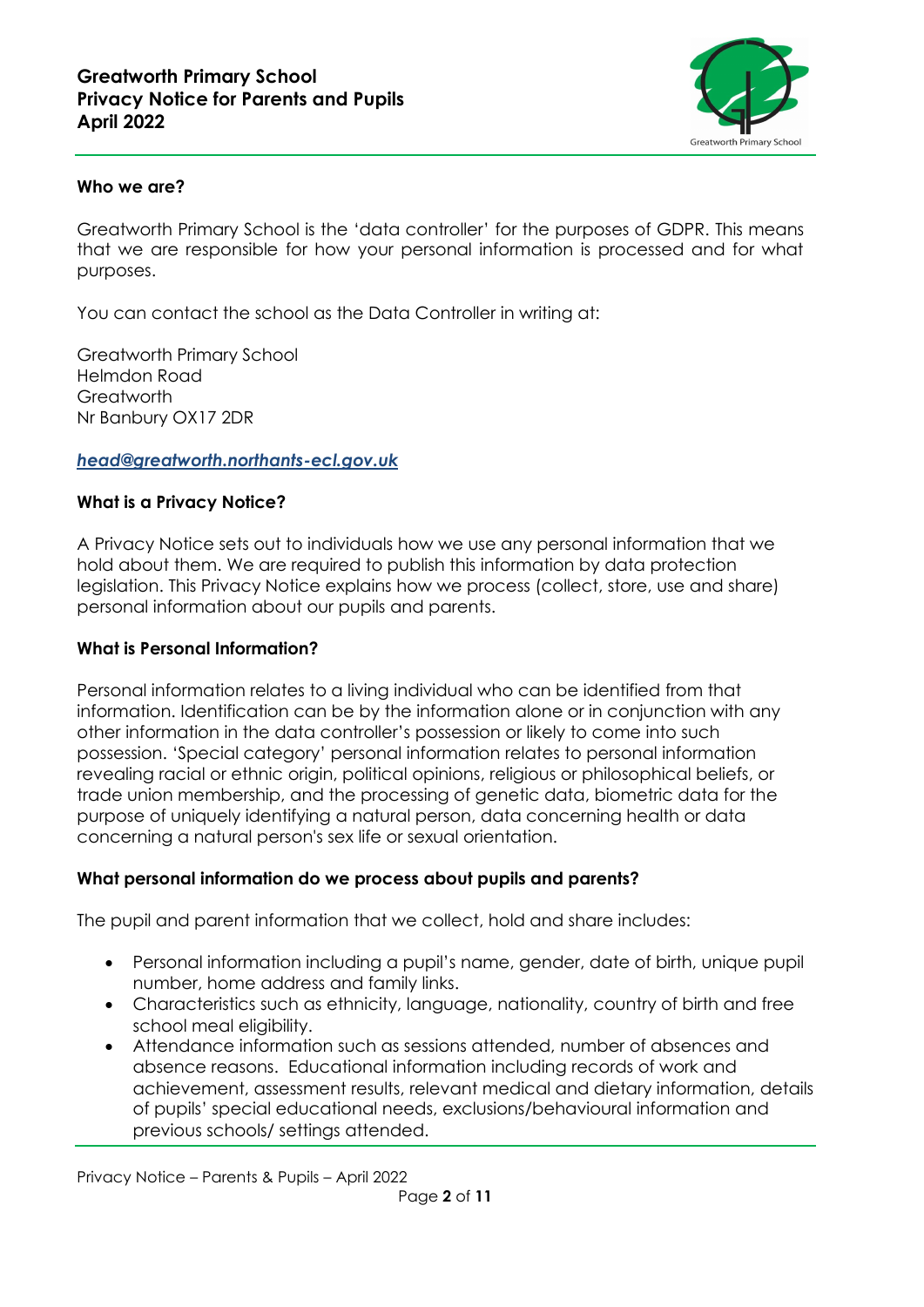

- Contact information for parents, carers and other emergency contacts, including telephone numbers, home addresses and email addresses.
- Information about a child's home life, where required as part of necessary safeguarding and welfare processes.
- Photographs and videos of pupils' learning and achievements.

#### **Why do we use personal information?**

We use pupil data:

- To get in touch with parents when we need to.
- To support teaching and learning.
- To monitor and report on pupil attainment and progress
- To track how well the school as a whole is performing.
- To provide appropriate pastoral care.
- To assess the quality of our services.
- To comply with the law regarding data sharing.
- To safeguard pupils

### **Collecting pupil information**

Whilst the majority of pupil information you provide to us is mandatory, some of it is provided to us on a voluntary basis. In order to comply with the General Data Protection Regulations, we will inform you whether you are required to provide certain pupil information to us or if you have a choice in this.

#### **What are the legal reasons for us to process your personal information?**

We are required to process personal information in accordance with data protection legislation and only do so when the law allows us to. The lawful reasons we have for processing personal information are as follows:

#### **1) To comply with the law**

We collect and use general purpose pupil information in order to meet certain legal requirements and legal obligations placed upon the school by law. We therefore are required to process this personal information for such purposes even if you have not consented to us doing so. Details of the type of processing that we must undertake, the personal data that is processed, the legislation which requires us to do so and who we may share this information with is set out in **Table 1**. If you would like a copy of or further information regarding the statutory authorities that underpin our legal obligations, you should contact the school in writing.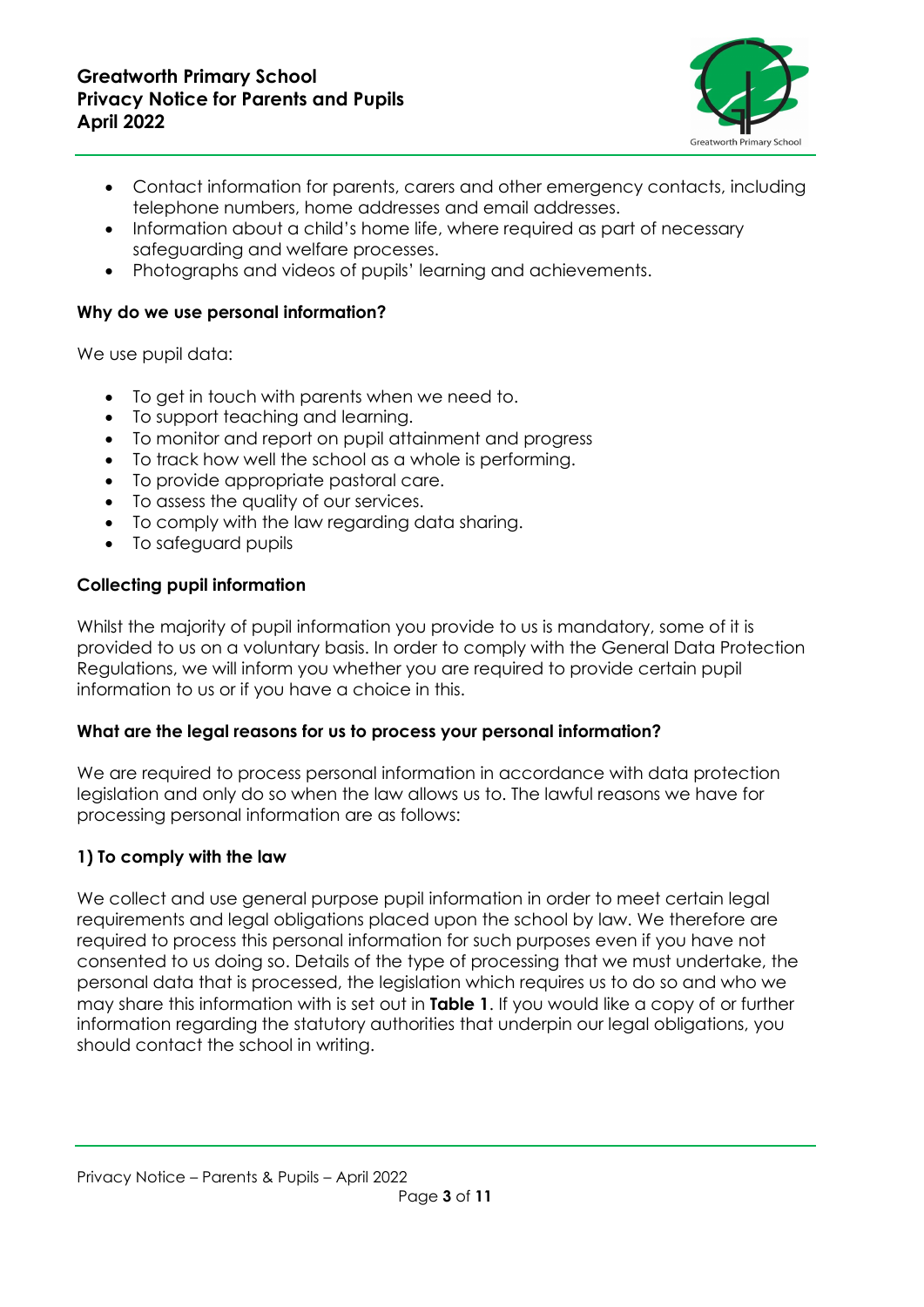

#### **2) To protect someone's vital interests**

We are able to process personal information when there is an emergency and/or where a person's life is in danger. Details of the type of processing that we may undertake on this basis and who we may share that information is set out in **Table 2**.

#### **3) With the consent of the individual to whom that information 'belongs'**

Whilst much of the personal information processed is in accordance with a legal requirement, there is some personal information that we can only process when we have your consent to do so. In these circumstances, we will provide you with specific and explicit information regarding the reasons the data is being collected and how the data will be used. Details of the type of processing that we may undertake on this basis and who we may share that information is set out in **Table 3**.

#### **4) To perform a public task**

It is a day-to-day function of the school to ensure that children receive the education and support they require. Much of this work is not set out directly in any legislation but it is deemed to be necessary in order to ensure that pupils are properly educated and supported. Details of the type of processing that we may undertake on this basis and who we may share that information is set out in **Table 4**.

#### **Special category personal information**

In order to process 'special category' data, we must be able to demonstrate how the law allows us to do so. In addition to the lawful reasons above, we must also be satisfied that ONE of the following additional lawful reasons applies:

1) Explicit consent of the data subject.

2) Processing relates to personal data which is manifestly made public by the data subject.

3) Necessary for establishing, exercising or defending legal claims.

4) Necessary for reasons of substantial public interest.

5) Necessary for preventive or occupational medicine, or for reasons of public interest in the area of public health.

6) Necessary for archiving, historical research or statistical purposes in the public interest.

The lawful reasons for each type of special category personal information data that we process is set out in the tables attached.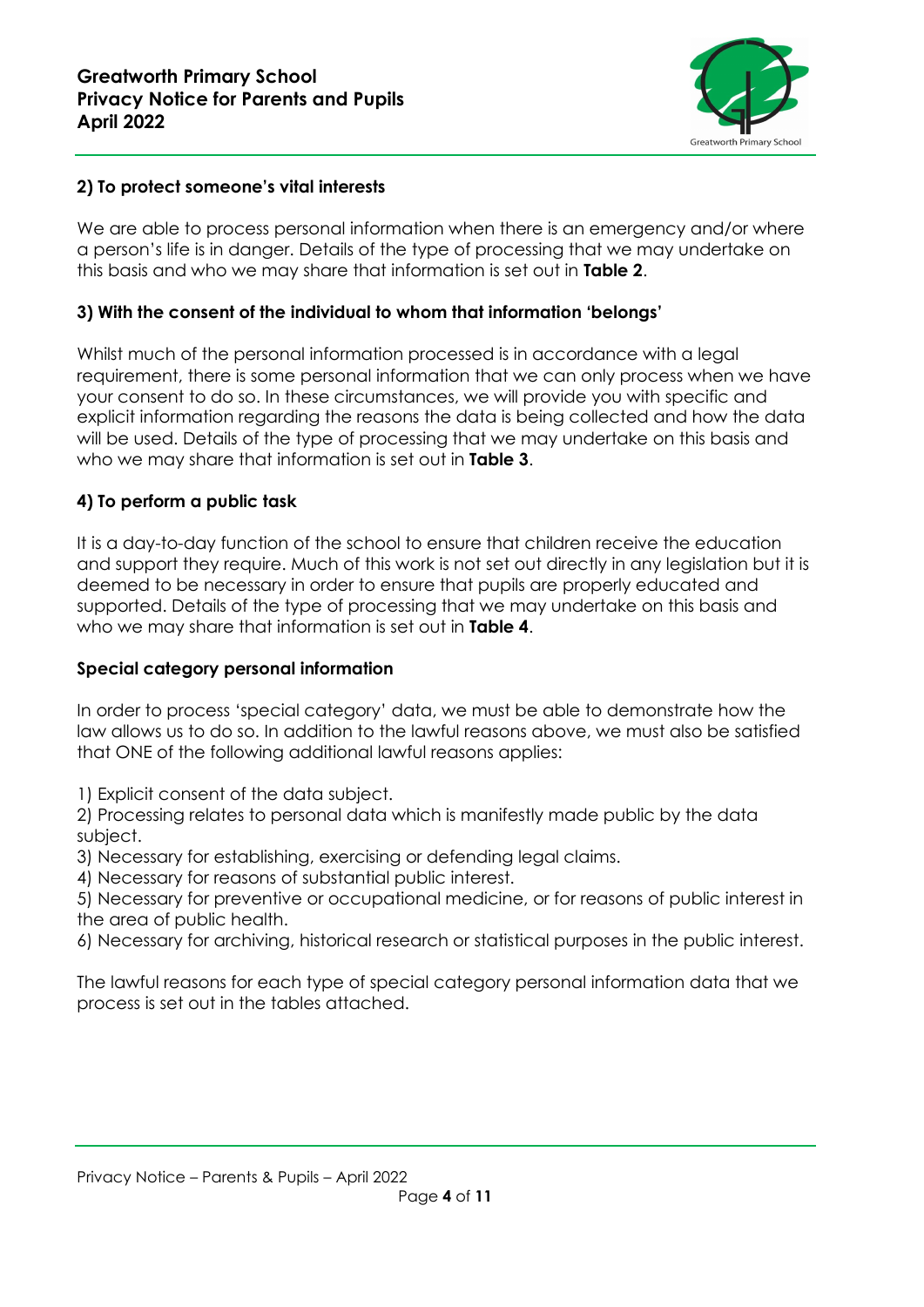

#### **Who might we share your information with?**

We routinely share pupil information with:

- Schools that pupils attend after leaving us.
- Our local authority.
- The Department for Education (DfE), The Standards and Testing Agency (STA) and Ofsted.
- SEND service providers ie Dyslexia testing, Action Autism, Educational Psychologists, Speech and Language Therapists.
- Social welfare organisations ie Multi-Agency Safeguarding Hub (MASH), Attendance Compliance and Enforcement Service (ACE), Early Help, Ethnic Minority and Traveller Achievement Service EMTAS)).
- Teaching and Learning ie Spellingframe, Tapestry.
- Teaching, Learning and Curriculum Enrichment ie Greatworth Hall Farm, Brackley Swimming, External School Club providers
- School administration applications ie ParentMail, ParentPay, Limes Farm, Cool Milk.
- Attainment and progress tracking system ie Fischer Family Trust.

We do not share information about our pupils or parents unless the law and our policies allow us to do so.

Please refer to the tables for information about what personal information is shared with which specific third parties.

#### **Data collection requirements:**

To find out more about the data collection requirements placed on us by the Department for Education (for example; via the school census) go to [https://www.gov.uk/education/datacollection-and-censuses-for-schools.](https://www.gov.uk/education/datacollection-and-censuses-for-schools)

#### **What do we do with your information?**

All personal information is held in our school management information system (SIMS) in a manner which is compliant with data protection legislation. Personal information is only processed for the purpose it was collected The school monitors the personal information it processes and will only share personal information with a third party if it has a legal basis to do so (as set out above).

# **How long do we keep your information for?**

In retaining personal information, the school has been guided by the recommendations detailed in the Retention Schedules provided by the Information Record Management Society. The schedules set out the Statutory Provisions under which the school are required to retain the information.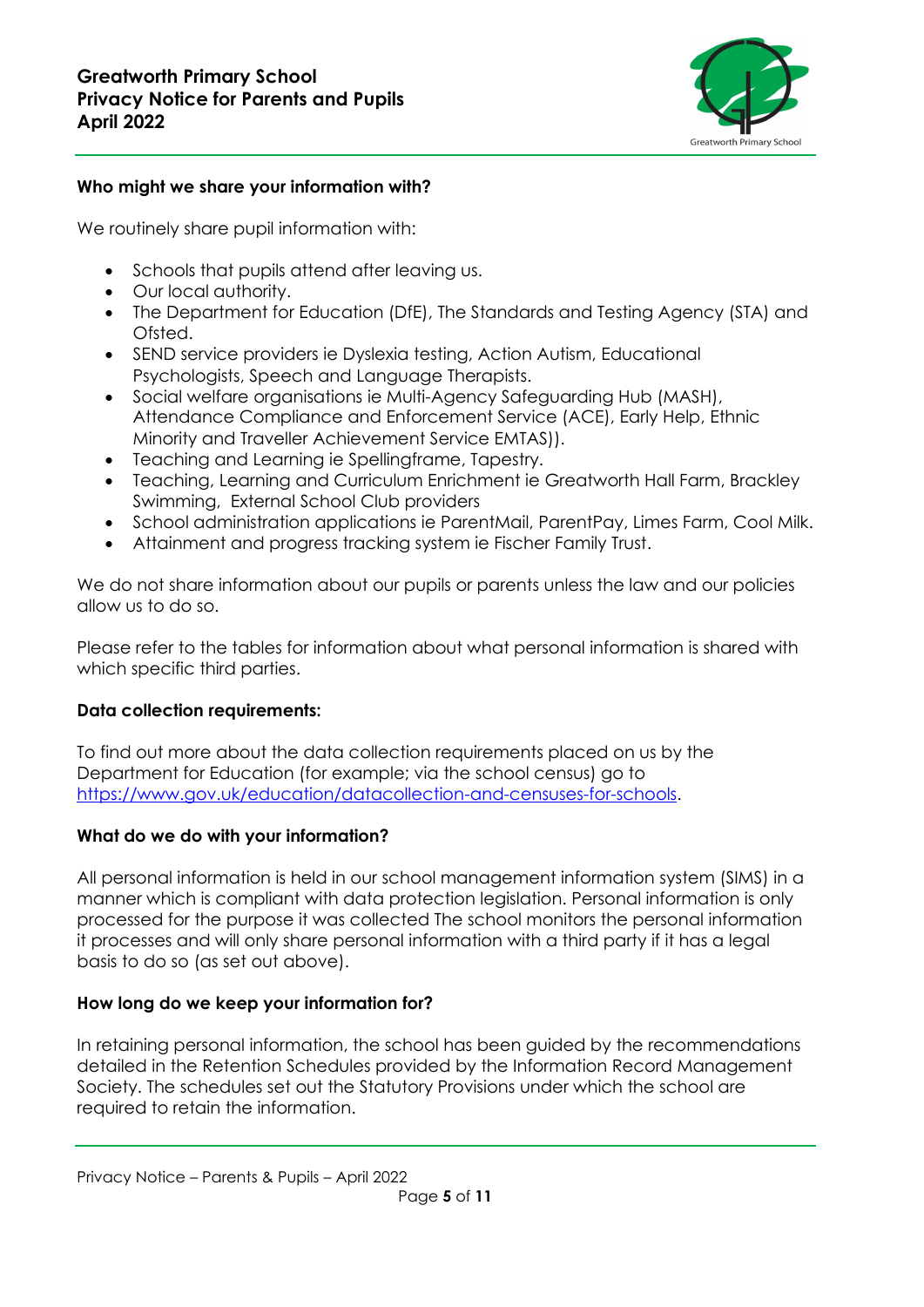

A copy of these schedules can be found using the following link:

#### *<https://irms.org.uk/page/SchoolsToolkit>*

The specific retention durations for Greatworth Primary School are summarised in the School Data Retention Policy dated April 2019.

#### **Transferring data internationally**

Where we transfer personal data to a country or territory outside the European Economic Area, we will do so in accordance with data protection law.

#### **What are your rights regarding your personal information?**

Under data protection legislation, parents and students have the right to request access to information about them that we hold, (this is known as a Subject Access Request). To make a request for your personal information, or be given access to your child's educational record, in the first instance please contact the Head Teacher.

You also have the right to:

- object to processing of personal data that is likely to cause, or is causing, damage or distress
- prevent processing for the purpose of direct marketing
- object to decisions being taken by automated means
- in certain circumstances, have inaccurate personal data rectified, blocked, erased or destroyed; and
- claim compensation for damages caused by a breach of the Data Protection regulations

If you have a concern about the way we are collecting or using your personal data, you can raise your concern with us in the first instance. Alternatively, you can contact the Information Commissioner's Office at <https://ico.org.uk/concerns/>.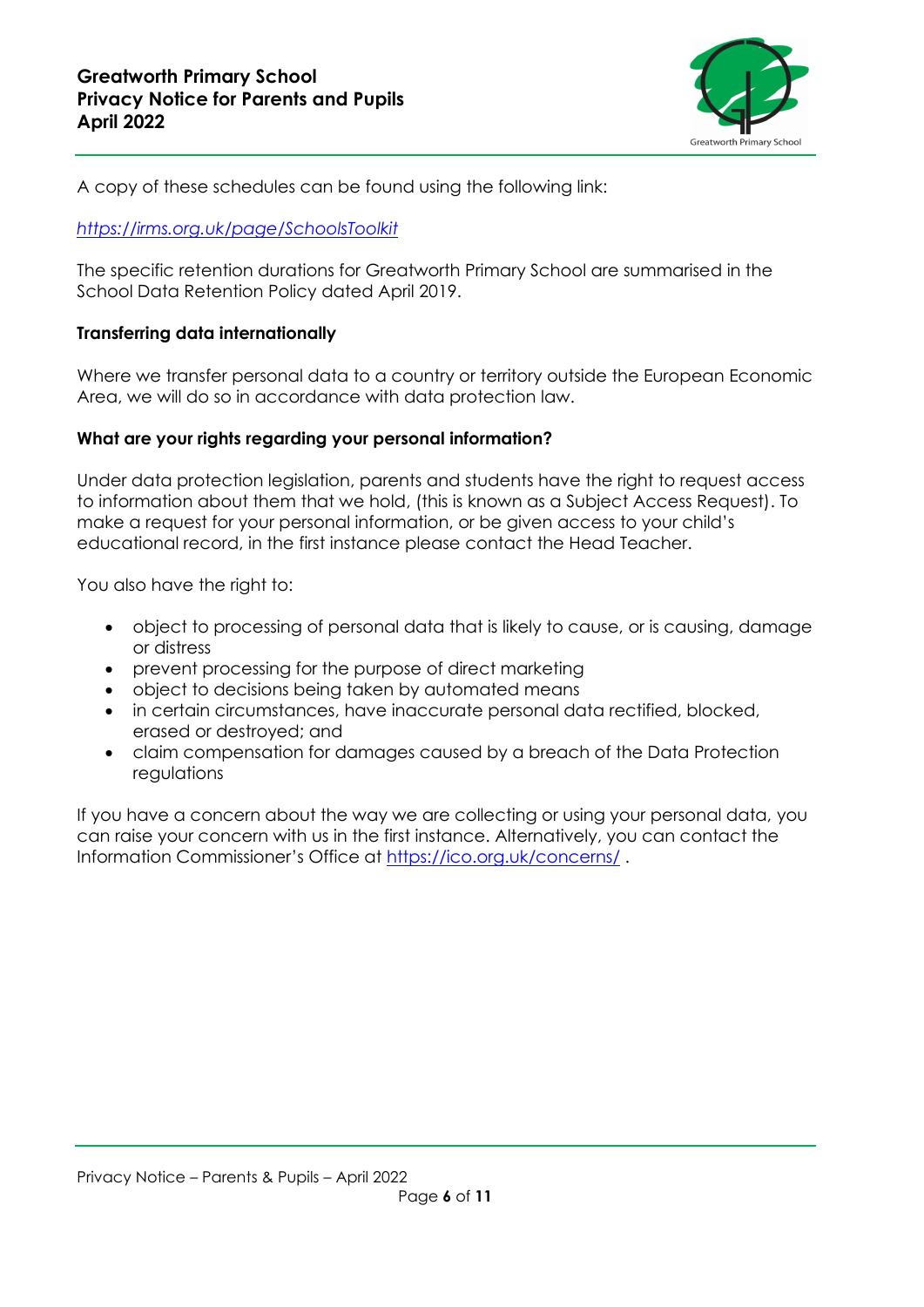

## **List of Appendices**

Appendix 1 – Personal Information Tables

- Table 1 Personal information we are required to process to comply with the law
- Table 2 Personal information we are required to process as it is necessary to protect someone's vital interests
- Table 3 Personal information we are required to process with the consent of the individual to whom that information 'belongs'
- Table 4 Personal information we are required to process because it is necessary to do so in order to perform a public task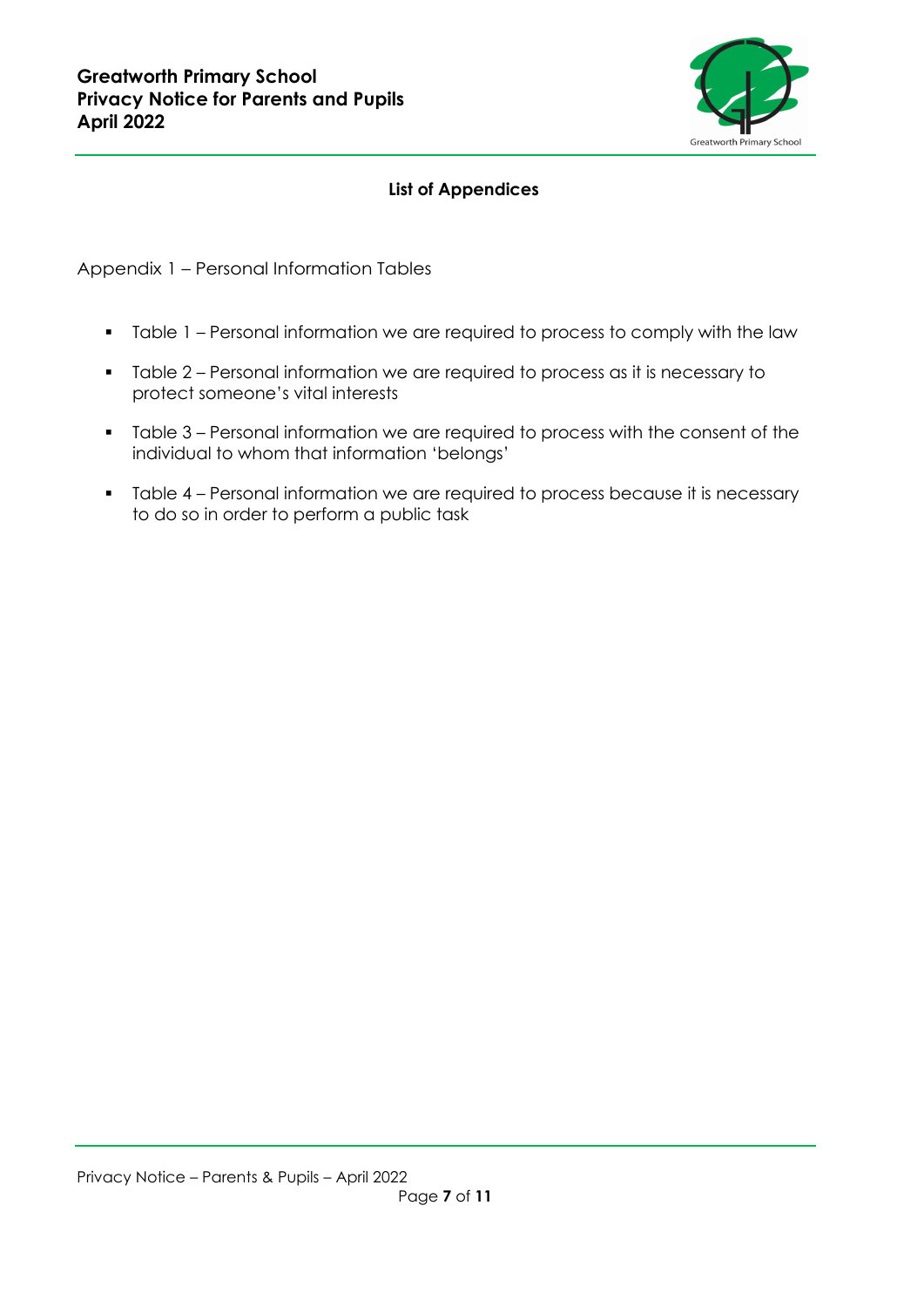

| Table 1 – Personal information we are required to process to comply with the law                                                                         |                                               |                                                              |                                                                               |                              |
|----------------------------------------------------------------------------------------------------------------------------------------------------------|-----------------------------------------------|--------------------------------------------------------------|-------------------------------------------------------------------------------|------------------------------|
| <b>Information</b><br><b>Type</b>                                                                                                                        | <b>Relevant</b><br>legislation                | <b>Special</b><br>category -<br>additional<br>lawful reason  | <b>Third parties</b><br>with whom we<br>share<br>information                  | Lawful reason<br>for sharing |
| Pupil<br><b>Information</b><br>(name, age,<br>gender,<br>address,<br>emergency<br>contact,<br>ethnicity,<br>country of birth,<br>unique pupil<br>number) | Education<br>Regulations<br>2013              |                                                              | Department of<br>Education,<br>Local Authority,<br>MASH, Pupils<br>New School | Legal<br>Obligation          |
| <b>Family Links</b><br>(Siblings)                                                                                                                        | Children Act<br>2004                          |                                                              | <b>MASH</b>                                                                   | Legal<br>Obligation          |
| Medical /<br>Dietary /<br>Allergies                                                                                                                      |                                               | Necessary for<br>preventative or<br>occupational<br>medicine | Department of<br>Education-<br>school census,<br>MASH, Pupils<br>New School   | Legal<br>Obligation          |
| Attendance                                                                                                                                               | Education<br>Regulations<br>2006              |                                                              | Department of<br>Education,<br>Local Authority,<br>MASH, Pupils<br>New School | Legal<br>Obligation          |
| Admissions                                                                                                                                               | Education<br>Regulations<br>2006              |                                                              | Department of<br>Education,<br>Local Authority                                | Legal<br>Obligation          |
| Common<br><b>Transfer File</b>                                                                                                                           | Education<br>Regulations<br>2006              |                                                              | Other schools<br>when pupil<br>transfers                                      | Legal<br>Obligation          |
| Educational<br>Record                                                                                                                                    | Education<br>Regulations<br>2006              |                                                              | Parents, other<br>schools when<br>pupil transfers                             | Legal<br>Obligation          |
| <b>Pupil Special</b><br>Education<br>Needs report                                                                                                        | Children's and<br><b>Families Act</b><br>2014 |                                                              | Local Authority                                                               | Legal<br>Obligation          |

# **Appendix 1 – Personal Information Tables**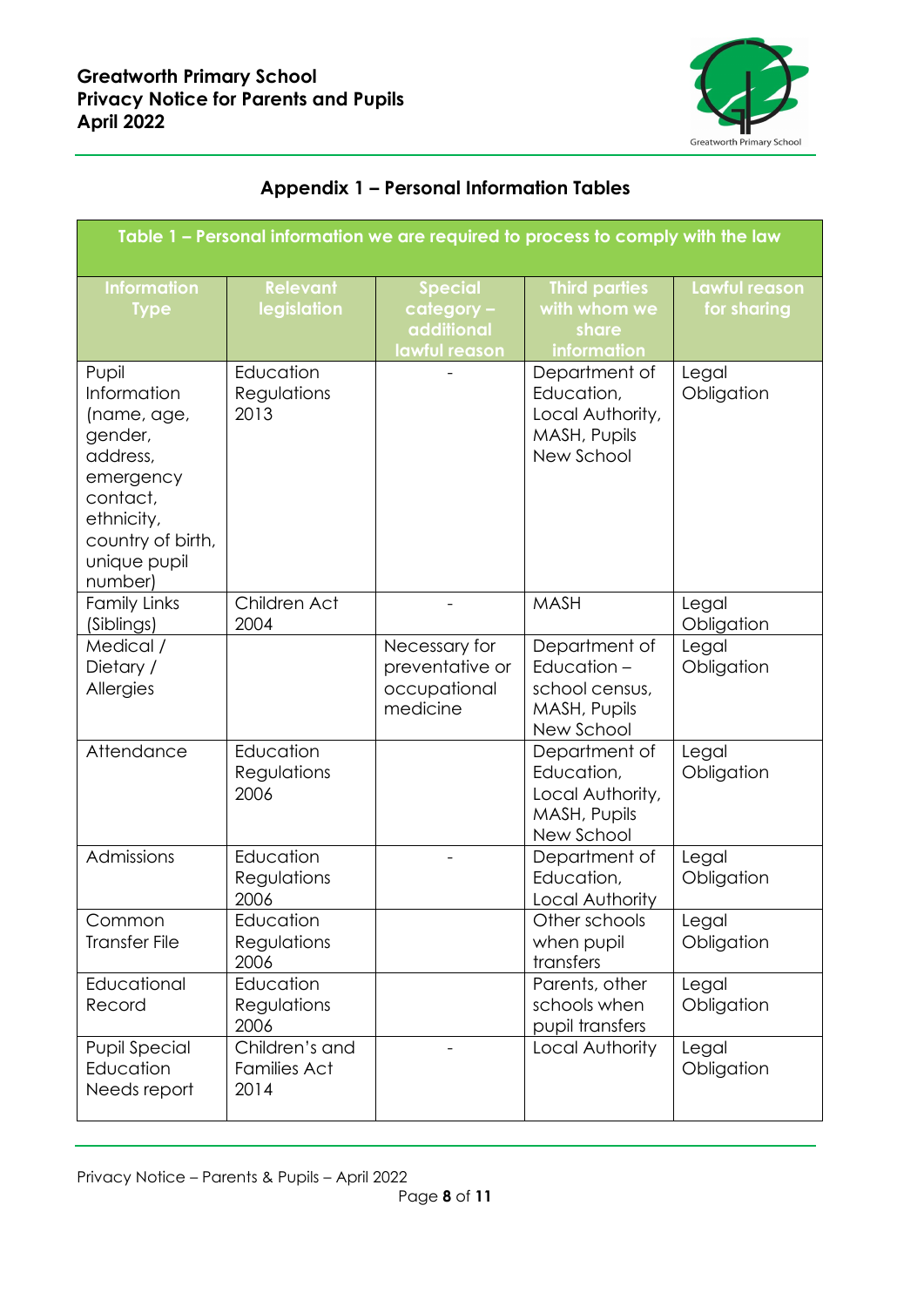

| Table 1 – Personal information we are required to process to comply with the law |                                                                                 |                                                             |                                                                                |                                          |
|----------------------------------------------------------------------------------|---------------------------------------------------------------------------------|-------------------------------------------------------------|--------------------------------------------------------------------------------|------------------------------------------|
| <b>Information</b><br><b>Type</b>                                                | <b>Relevant</b><br>legislation                                                  | <b>Special</b><br>category -<br>additional<br>lawful reason | <b>Third parties</b><br>with whom we<br>share<br>information                   | Lawful reason<br>for sharing             |
| Safeguarding<br>Information                                                      | <b>Education Act</b><br>2002, Children's<br>Act 1989,<br>Children's Act<br>2004 |                                                             | Department of<br>Education,<br>Local Authority,<br>MASH, Pupils<br>New School  | Legal<br>Obligation                      |
| Pupil<br>Curriculum<br>Assessment<br>Information                                 | Education<br>Regulations<br>2006                                                |                                                             | Department of<br>Education,<br>Local Authority,<br><b>Pupils New</b><br>School | Legal<br>Obligation                      |
| Exclusions                                                                       | <b>Education Act</b><br>2002                                                    |                                                             | Local Authority,<br>Pupil's New<br>School                                      | Legal<br>Obligation                      |
| <b>School Census</b>                                                             | <b>Education Act</b><br>1996                                                    |                                                             | Department of<br>Education,<br>Local Authority                                 | Legal<br>Obligation                      |
| Pupil Year<br>Group                                                              | Education<br>regulations<br>2013                                                | $\overline{\phantom{0}}$                                    | Department of<br>Education,<br>Local Authority,<br>MASH, Pupils<br>New School  | Legal<br>Obligation                      |
| Free School<br><b>Meal Eligibility</b>                                           | Education<br>regulations<br>2013                                                |                                                             | Department of<br>Education,<br>Local Authority,<br>Pupils New<br>School        | Legal<br>Obligation                      |
| Child Looked<br>After Status                                                     | Education<br>regulations<br>2013                                                |                                                             | Department of<br>Education,<br>Local Authority,<br>MASH, Pupils<br>New School  | $\sqrt{\phantom{a}}$ Legal<br>Obligation |
| Service<br>Children Status                                                       | Education<br>regulations<br>2013                                                |                                                             | Department of<br>Education,<br>Local Authority,<br><b>Pupils New</b><br>School | Legal<br>Obligation                      |
| Court Order                                                                      | Children Act<br>2004                                                            |                                                             | MASH, Pupils<br>New School                                                     | Legal<br>Obligation                      |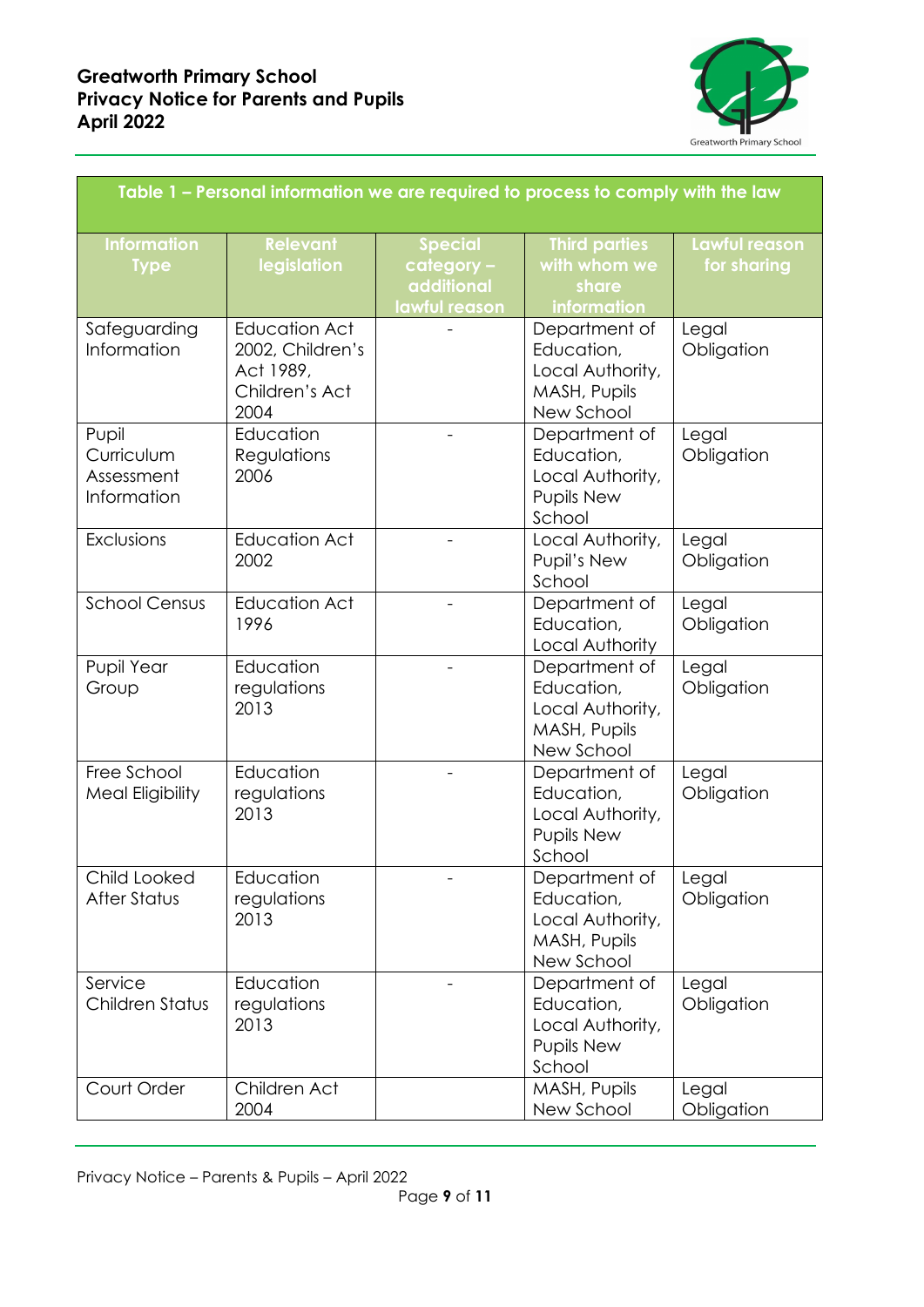

| Table 2 - Personal information we are required to process as it is necessary to protect<br>someone's vital interests |                                                                                            |                                                                                              |                                                              |  |
|----------------------------------------------------------------------------------------------------------------------|--------------------------------------------------------------------------------------------|----------------------------------------------------------------------------------------------|--------------------------------------------------------------|--|
| Information Type                                                                                                     | <b>Special category -</b><br>additional lawful<br>reason                                   | Third parties with whom<br>we share information                                              | Lawful reason for<br>sharing                                 |  |
| <b>Pupil Medical</b><br>Information                                                                                  | Health information -<br>necessary to<br>protect vital<br>interests of the data<br>subject. | School staff, supply<br>teachers, PTA,<br><b>Emergency Services,</b><br><b>Medical Staff</b> | Necessary for<br>preventative or<br>occupational<br>medicine |  |
| <b>Pupil Dietary</b><br><b>Needs</b>                                                                                 | Health information -<br>necessary to<br>protect vital<br>interests of the data<br>subject. | School staff, supply<br>teachers, PTA,<br>Emergency Services,<br><b>Medical Staff</b>        | Necessary for<br>preventative or<br>occupational<br>medicine |  |

| Table 3 – Personal information we are required to process with the consent of the<br>individual to whom that information 'belongs' |                                                          |                                                                                                       |                                               |  |
|------------------------------------------------------------------------------------------------------------------------------------|----------------------------------------------------------|-------------------------------------------------------------------------------------------------------|-----------------------------------------------|--|
| <b>Information Type</b>                                                                                                            | <b>Special category -</b><br>additional lawful<br>reason | Third parties with whom<br>we share information                                                       | Lawful reason for<br>sharing                  |  |
| Photographs and<br><b>Videos</b>                                                                                                   |                                                          | School website, Twitter,<br>Reports to Parents,<br>Prospectus, Newsletters,<br><b>School Displays</b> | Consent                                       |  |
| Use of the<br>Internet                                                                                                             |                                                          |                                                                                                       |                                               |  |
| Religion                                                                                                                           | Religious or<br>philosophical beliefs                    | <b>MASH</b>                                                                                           | Data subject has<br>given explicit<br>consent |  |